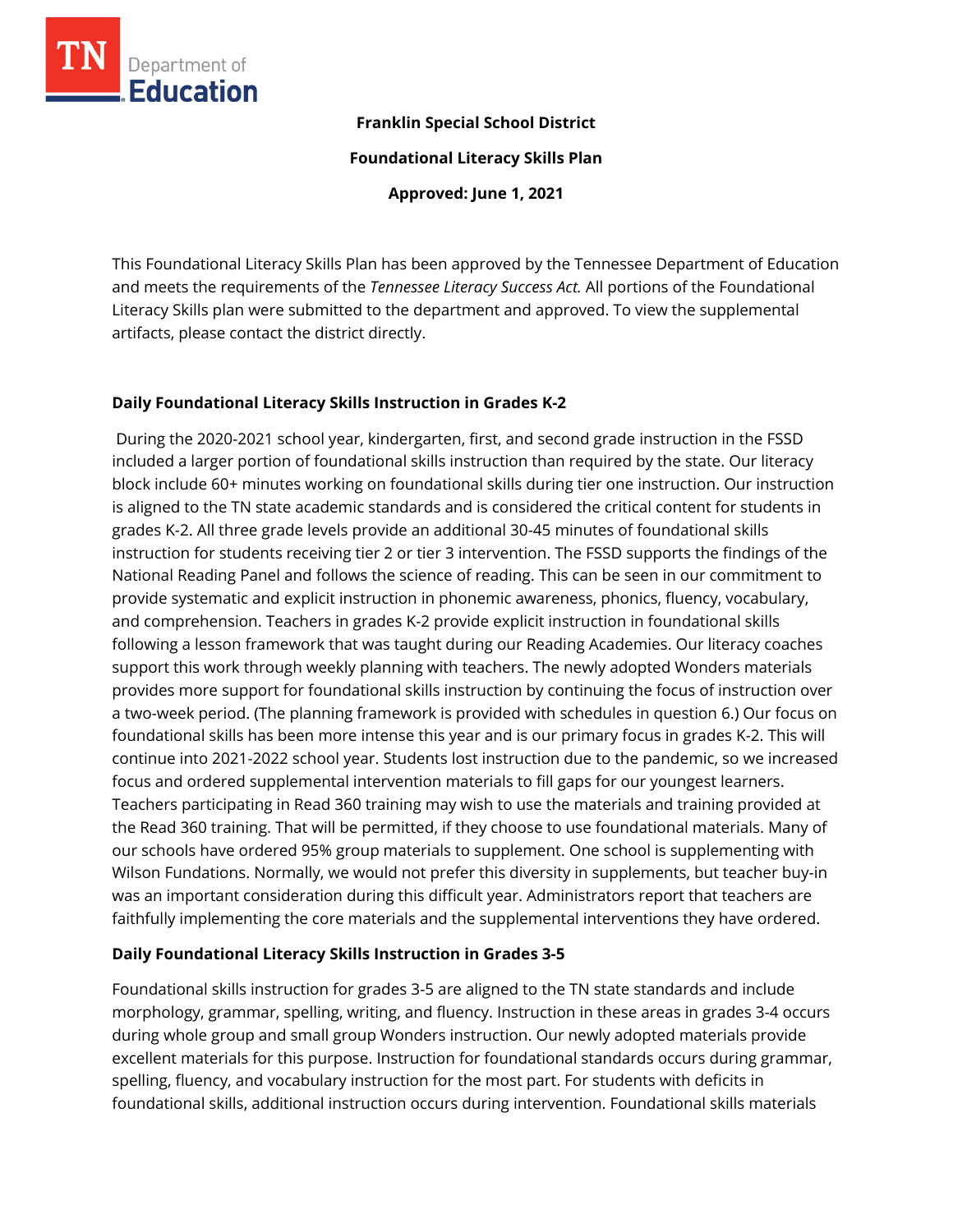Department of **Education** 

for grade 5 students in our district are provided in our adopted materials, Open Up or EL Education. During the ALL Block portion of Open Up, instruction, reinforcement, and practice is provided for essential components of reading (phonics, fluency, comprehension, vocabulary, and writing). Among these components is Word Study and Vocabulary, Reading and Speaking Fluency, Writing Practice, and Grammar, Usage, and Mechanics. Students work with on these components for a minimum of 30 minutes daily. In the 2021-2022, we hope to extend the ELA block in one of our schools from 90 minutes to 120 minutes. Additional foundational skills instruction occurs during tier 2, tier 3, and sped intervention times. During intervention, students with deficits in foundational skills receive instruction to fill these gaps using district approved intervention materials/programs. Students receive daily, small-group intervention beyond core instruction (30-45 minutes), targeting the specific identified reading deficit. Students identified for such intervention receive explicit, targeted instruction utilizing vetted resources as prescribed to address the specific gap in skills. (FSSD has compiled a list of research-based options for reading intervention available to students who have been identified with a significant reading deficiency.) Intervention providers use diagnostic and placement assessments to tailor plans to meet the needs of RTI students, and closely monitor progress on a biweekly (Tier II) or weekly (Tier III) basis. Building data teams meet every 4 ½-6 weeks to determine if the intervention is effective or if a change is needed. Decisions made during data team meetings bring into consideration additional sources of data (attendance, engagement) before making changes such as pacing of the program, increased number of minutes, change in program or provider. In the fall, students are given our universal reading screening measures. Students who fall below designated cut scores are given additional survey level assessments to screen for dyslexia. Following fall screening and school-level data team meetings, letters are sent to all parents of students who have been identified as a student in need of a dyslexic-specific intervention. This letter outlines the process for screening, plan for intervention (including the provider and times/schedule), specific area(s) of deficit the intervention will focus on, and access to resources for parents via the state of Tennessee's "Say Dyslexia" bill.

# **Approved Instructional Materials for Grades K-2**

McGraw Hill - K-5 Wonders

# **Approved Instructional Materials for Grades 3-5**

McGraw Hill - K-5 Wonders

#### **Additional Information about Instructional Materials**

Grade 5 uses Open Up EL Education - no waiver required.

# **Universal Reading Screener for Grades K-5. This screener complies with RTI<sup>2</sup>and Say Dyslexia requirements.**

The universal screener for grades K-2 literacy is aimswebplus. Aimswebplus is used as needed by grades 3-8. The universal screener for grades 3-5 is STAR Reading. In addition to the initial screener, all students in grade K-8 complete a spelling screener (to meet the state requirement for encoding screening). All students in grades 1-8 also complete a written expression screener, to meet state requirements. Students who score below district expectations on our universal screener, spelling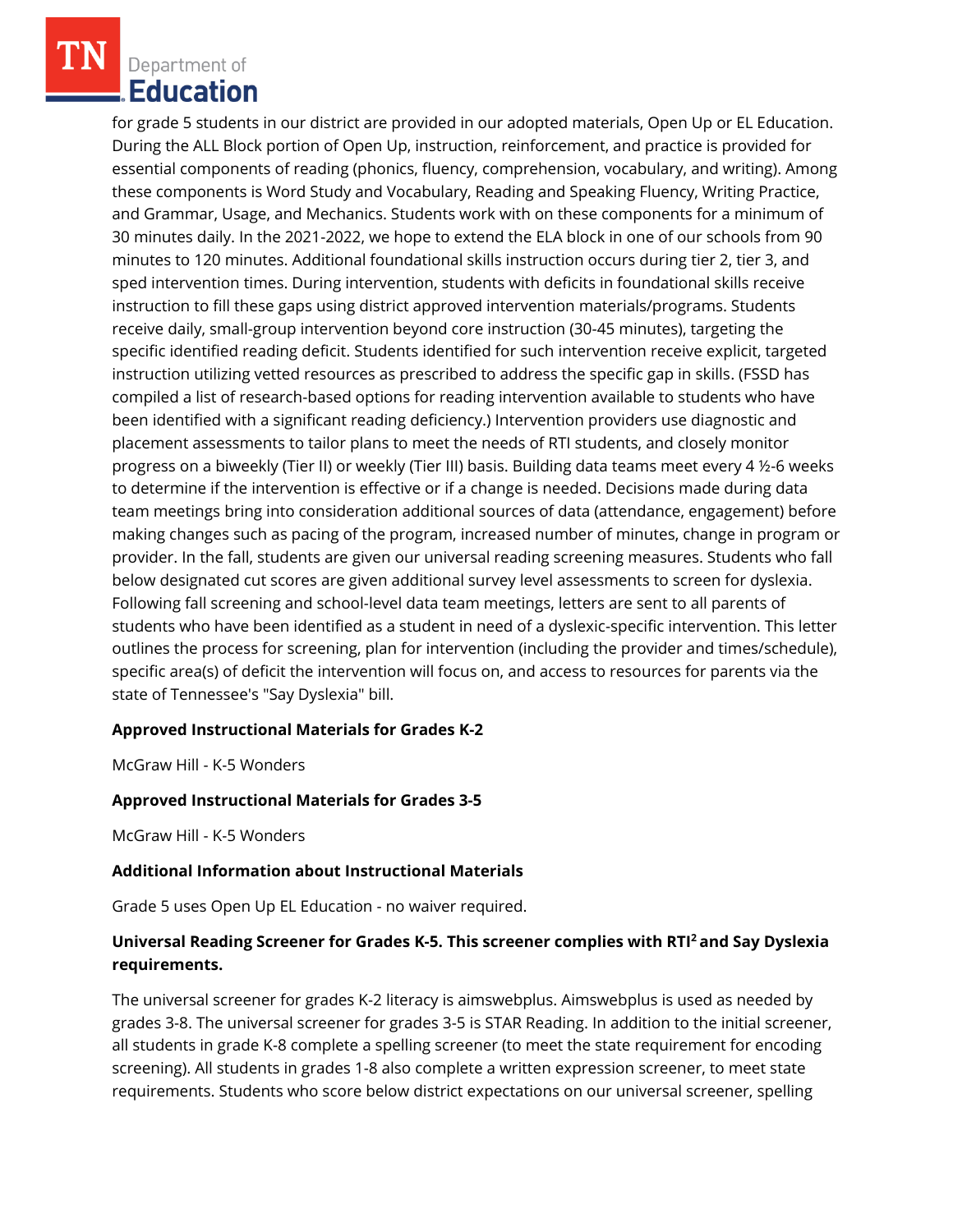Department of **Education** 

screener, or written expression screener receive the complete FSSD dyslexia screener as described in our district's dyslexia plan. A snapshot of our screener is included in item 20. Students in KG complete all assessments needed to meet requirements of dyslexia screening with the exception of spelling, which our district includes for kg. The FSSD Dyslexia Screening includes the following screening areas for all grades K-8: sound-symbol recognition, phonological and phonemic awareness, decoding skills, encoding skills, and alphabetic knowledge and rapid naming.

## **Intervention Structure and Supports**

Tier 2 is in addition to the instruction provided in Tier 1. Students who score below the designated cut score on the universal screener will receive more intense intervention in Tier 2. These cut scores are based on national norms, at a minimum, and identify students who are at-risk. Tier 2 interventions are systematic, research-based interventions that target the student's identified area of deficit (basic reading skill(s), reading fluency, reading comprehension, mathematics calculation, mathematics problem solving or written expression). Interventions will be developed based on the unique needs of students. There will be evidence that interventions are more intense than Tier 1. Students below the 25th percentile are considered "at-risk" and will be immediately placed in Tier 2 B or Tier 3 Intervention. In K-8, the interventions in should be provided daily. Progress monitoring is used to assess a student's academic performance, to quantify a student's rate of improvement or responsiveness to instruction, and to evaluate the effectiveness of instruction. A dyslexia screening is helpful in determining a student's deficit areas. This is used to determine appropriate instruction and materials as well as to establish realistic goals for a student. Parent communication is an essential component of RTI2, communication with parents is expected every 4.5 weeks. The FSSD has two main documents to guide teachers and coaches in selecting the appropriate intervention for students. One of our documents is the FSSD Suggested Intervention Materials. This document includes district approved resources by tier and grade. The second tool we use is the Dyslexia Specific Interventions list. This tool provides interventions and intervention suggestions for the areas assessed in the FSSD Dyslexia Screener: sound-symbol recognition, phonological and phonemic awareness, decoding skills, encoding skills, and alphabetic knowledge. In grades K-2, our tier 3 interventions are SPIRE, 95% group, Wonderworks, and Sound Sensible. In grades 5-8, we have added a few more options for intervention - Just Words, Reading Assistant Plus, and Rewards. The primary intervention for students in grades K-8 for students with significant reading deficits is SPIRE. Following each screening window (fall, winter, and spring) and school-level data team meetings, letters are sent to all FSSD parents of K-5 students who have been identified as a student who should receive reading intervention to address a specific area of deficit (identified by scoring below the 26th percentile). This letter sent to parents identifies the screening process, specific plan for reading intervention (including the provider and times/schedule), the area(s) of deficit the intervention will focus on, and access to resources to support parents. The letter is accompanied by a report detailing the child's socres and outlines the specific gaps in the student's reading skills. For students who participate in reading intervention, parents receive a report from aimsweb that details student literacy progress every 4 ½-6 weeks, typically at progress and end-of-the-quarter reporting times. Classroom newsletters, family tip sheets, and school wide family reading nights are used to provide information on the importance of reading proficiency by third grade as well as engage and encourage family participation in their child's journey towards reading proficiency.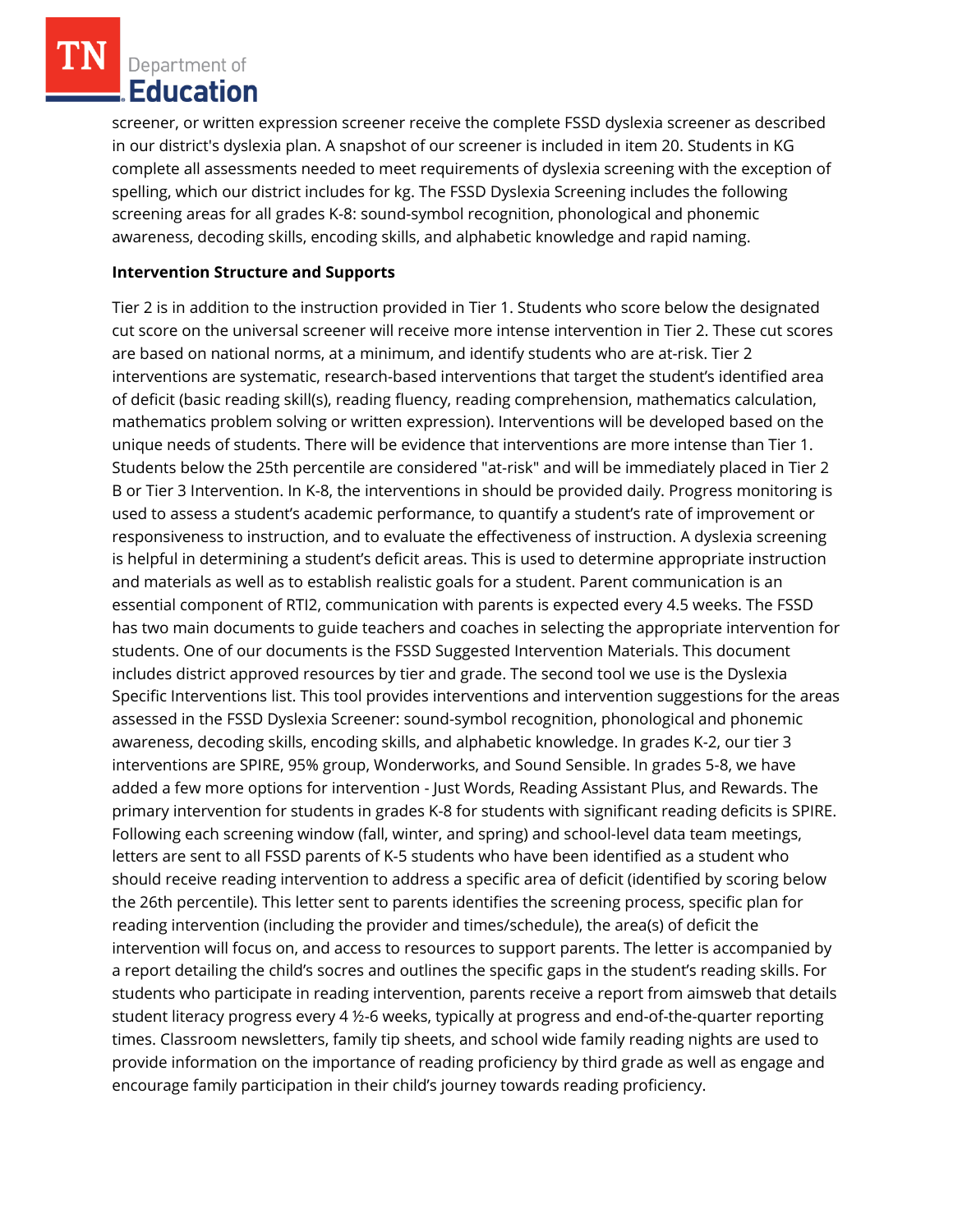Department of **.Education** 

### **Parent Notification Plan/Home Literacy Reports**

Parent contact is an essential component of RTI2 and reinforces the culture of collaboration. A variety of means to reach parents may be used, including: phone calls electronic mail, US Mail, student-delivered communications, ABST correspondence, and progress reports/report cards. District-wide parent contact will be made at the beginning of the school year to communicate details regarding the FSSD RtI2 process. Step 1: District-wide parent contact letter is sent home with every FSSD student. Step 2: Intervention groups are determined for reading, math and/or both. Step 3: Parent contact will be made by either a phone call or an email to notify parents of academic intervention status. In addition, parents will be informed that progress information will be sent home every 4.5 weeks. For behavior, refer to your school's RTI2-B Implementation Manual for specific procedures regarding parent contact. Step 4: District RTI2 progress letter will be sent home every 4.5 weeks. \*Follow steps three and four for any student entering intervention after initial placement. At a minimum, contact with parents should be made for each of the following reasons: • Before initiating tiered interventions • When discontinuing tiered interventions Communicating progress-monitoring data in writing every 4.5 weeks for students receiving tiered interventions (progress reports/report cards). In the FSSD, we notify all parents of our process for monitoring data and providing intervention based on universal screening results. Parents are notified of the student's progress every 4 weeks. If a student meets our district requirement to receive the FSSD Dyslexia Screener, we complete the screener and notify parents of those results as well. Some students require dyslexia specific interventions based on our dyslexia screener and some do not. In addition to these notifications, we also provide a notice to parents of students in grade 3 about the proficiency requirement. We notify parents several times per year and offer tutoring for third grade non-proficient students. Communication used with parents includes • Letter that explains dyslexia screening with areas highlighted that student is deficit in. • Dyslexia Overview for parents explaining the law, what receiving the letter means, FSSD commitments based on student needs, and information about the continuum of support that the student will receive. • Dyslexia myths and truths • Area of reading difficulties described • Summary of screening results Home Support for Parents: The FSSD provides a few options at no-cost for families to support learning at home. A few of the things we provide are: Description: Ready 4K – State initiative - Ready4K delivers three texts with fun facts and tips to provide your families with simple, engaging tips to help their students continue to learn while at home. The messages match each child's age, even if families have more than one child. Each pre-K through 3 family member (the family contact entered into the Ready4K dashboard) will receive a text message letting them know the Ready4K program is launching, and they will begin receiving weekly text messages. The state shared a toolkit, including a 1-pager, FAQ, draft emails and robo texts for your schools and parents. These resources are also accessible in your district's Ready4K dashboard. - Ready 4K - Summer Book Delivery – State initiative - Story Bus – Our district has a bus set up as a mobile library that visits locations around our district during the summer. Students ages 4-12 are welcome to be signed in for 45 minutes to read with an FSSD employee. As students leave the bus, they receive a sack lunch and a free book. - Family Literacy Nights – each school sponsors literacy nights throughout the school year. Parents are invited to visit and learn more about how they can support students at home. Typically, there are free games and food provided.